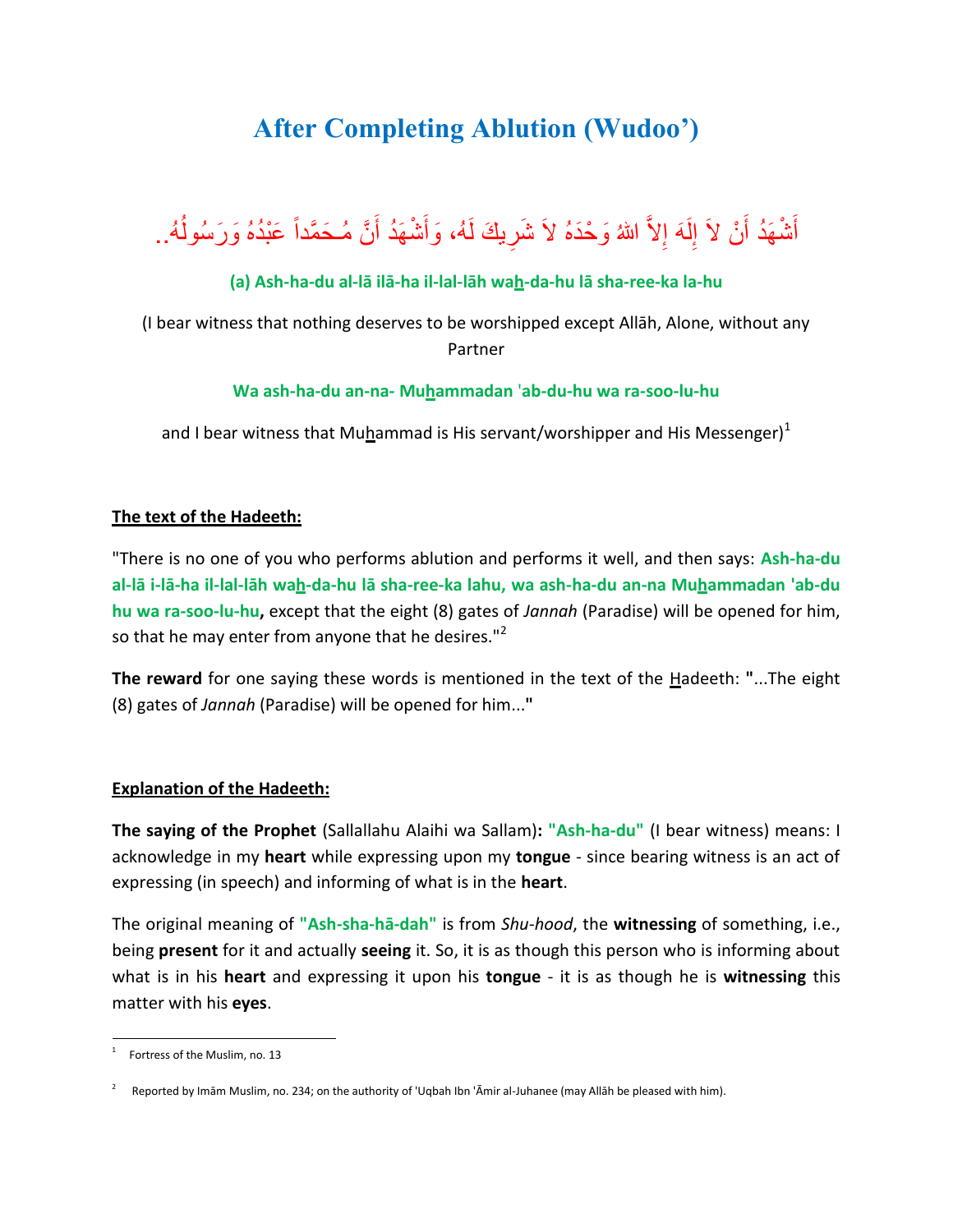**His saying** (Sallallahu Alaihi wa Sallam)**: "Lā i-lā-ha il-lal-lāh"** means: There is nothing that is worshipped in truth - or with a right to be worshipped - except Allāh, the Most High.

**His saying** (Sallallahu Alaihi wa Sallam)**: "Wah-da-hu"** (Alone) is re-emphasis of the *Ith-bāt* (i.e., affirmation that Allāh *Alone* has the right to be worshipped).

**His saying** (Sallallahu Alaihi wa Sallam)**: "Lā sha-ree-ka la-hu"** (without any Partner) is reemphasis of the *Naf-yee* (i.e., negation of the right of *anyone* to be worshipped along with Him).

**His saying** (Sallallahu Alaihi wa Sallam)**: "**'**Ab-du-hu"** (His Servant/Worshipper) is a description of the Prophet (Sallallahu Alaihi wa Sallam) as a servant, i.e. **worshipper**, since he is the greatest of the people in **worshipping** Allāh and the most perfect of all people in actualizing the **worship** of Allāh, the Most High.

**His saying** (Sallallahu Alaihi wa Sallam)**: "Wa ra-soo-lu-hu"** (and His Messenger) is a description of the Prophet (Sallallahu Alaihi wa Sallam), as a Messenger, since he conveyed the *greatest message*, i.e., the message of Islam - i.e. **Tawheed** - to all of humanity.

اَللَّهُمَّ اجْعَلْنِي مِنَ النَّوَّابِينَ وَاجْعَلْنِي مِنَ الْمُتَطَهِّرِينَ ا ْ ِ ِ **(b) Allāhum-ma-j-'al-nee mi-na-t-taw-wā-bee-na**

(O Allāh, make me among those who turn to You in *repentance* ;

**wa-j-**'**al-nee mi-nal-mu-ta-tah-hi·ree-na.<sup>3</sup>**

And make me among those who *purify* themselves.)

# **The text of the Hadeeth:**

The previous Hadeeth of 'Uqbah Bin 'Āmir (may Allāh be pleased with him) which was narrated by Muslim with the following words:

**"Ash-ha-du al-lā i-lā-ha il-lal-lāh wah-da-hu lā sha-ree-ka la-hu wa ash-ha-du an-na Muhammadan 'ab-du-hu wa ra-soo-lu-hu"**

(I bear witness that nothing deserves to be worshipped except Allāh, Alone, without any partner, and I bear witness that Muhammad is His Servant/Worshipper and His Messenger) **was** 

 $\overline{a}$ 3 Fortress of the Muslim no. 14.